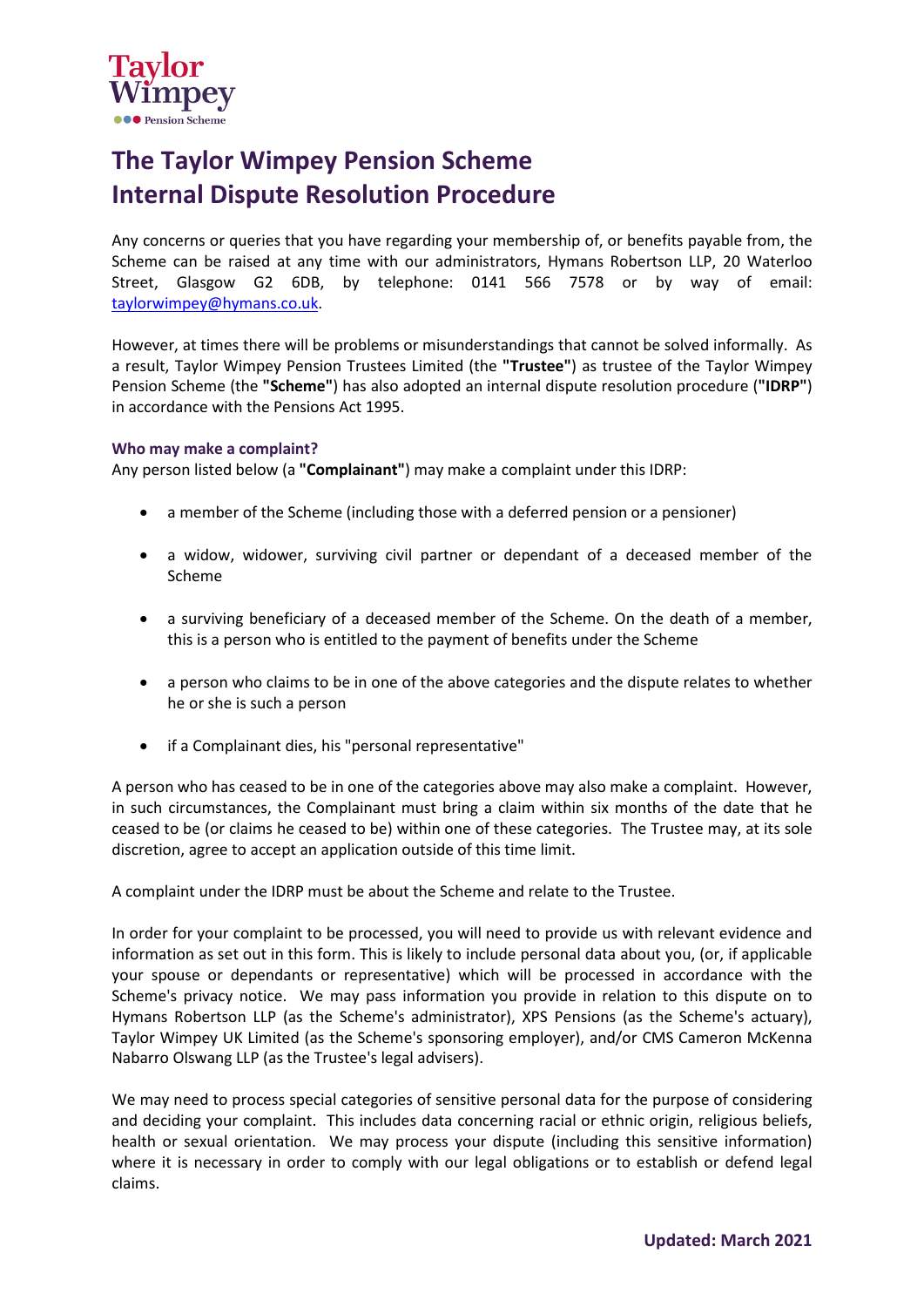

## **Can I ask somebody else to represent me?**

The Complainant may have a representative, if they wish. The Complainant must provide the representatives' name, address and profession. In addition, the Complainant will also need to give us authority to disclose personal information.

#### **What information do we need?**

Complaints must be made in writing. Complaints from members, or a person claiming to be a member, must contain the following information:

- the full name, address, date of birth and National Insurance number of the member
- the full name and address of the member's representative (if any) and whether that address should be used for the service of legal documents
- an explanation of the issue between the member and the Scheme, including enough details to show why the member has a valid complaint

## **What is the procedure?**

There are usually two stages.

## *Stage One*

The Secretary to the Trustee is the specified person who considers complaints at the first stage of the IDRP.

The complaint should be addressed to:

Secretary to the Trustee Taylor Wimpey Pensions Department Unit 2, Tournament Court Edgehill Drive Warwick CV34 6LG

Email: [pensions@taylorwimpey.com](mailto:pensions@taylorwimpey.com)

#### *The Stage One decision*

The Secretary to the Trustee will acknowledge receipt of a complaint as soon as possible, including a statement acknowledging that the Pensions Advisory Service (**"TPAS"**) is available to assist members and beneficiaries with any difficulty with the Scheme (and providing TPAS' contact details).

The Secretary to the Trustee will look to make a decision as soon as possible after receipt of the complaint (and in any event within three months of receiving the complaint).

If the Secretary to the Trustee cannot make a decision within three months, they will notify the Complainant (or his representative), explaining the reason for the delay and when they expect to be in a position to make a decision.

The Secretary to the Trustee will notify the Complainant and the Trustee of the decision in writing no later than 15 working days after the decision was made.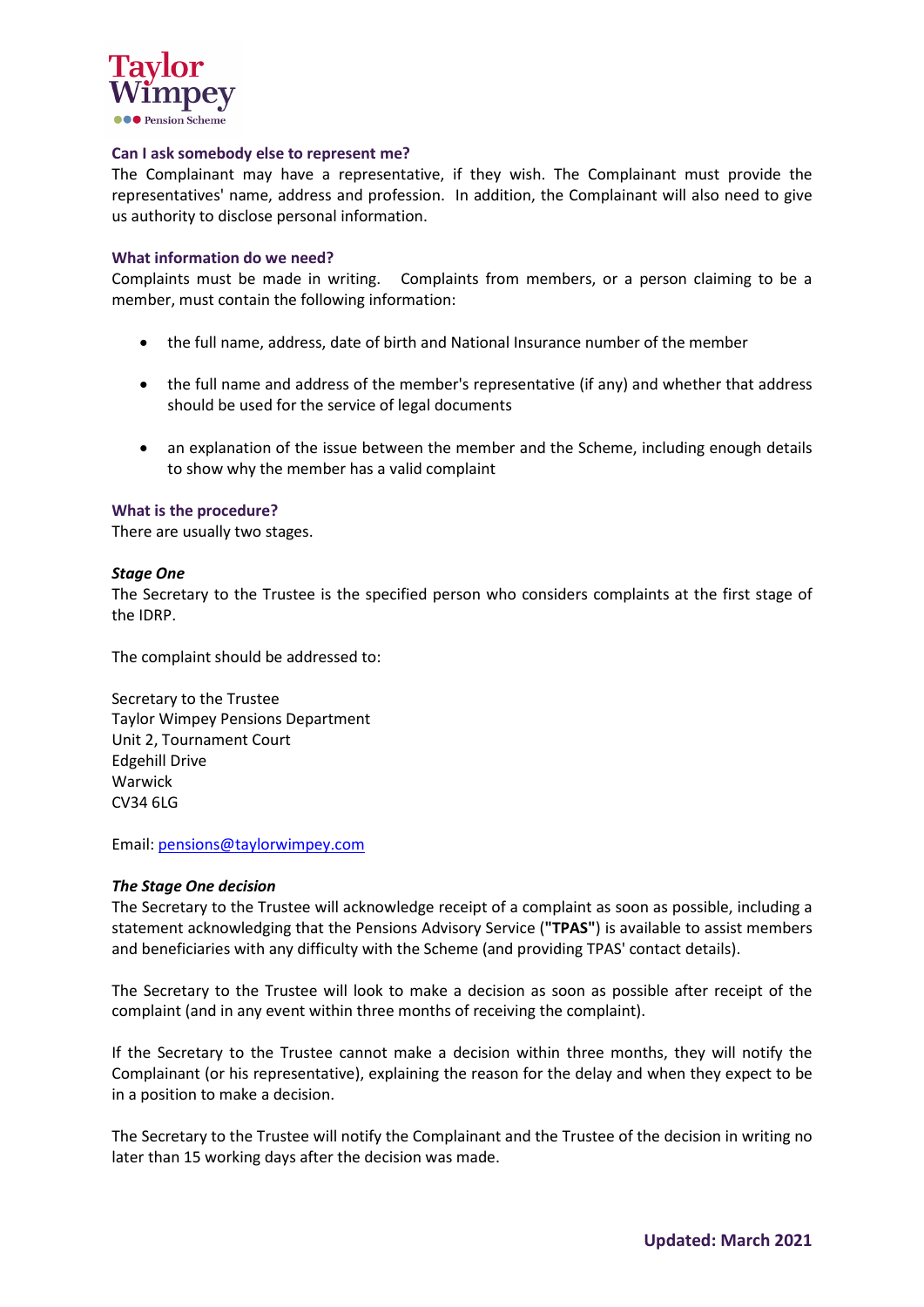

## *Stage Two – Appeals*

The Complainant may appeal against the decision of the Secretary to the Trustee and ask the Trustee to review the Complaint. The notice of appeal must be sent to the Trustee, addressed to it at:

The Trustee Directors Taylor Wimpey Pension Trustees Limited Unit 2, Tournament Court Edgehill Drive Warwick CV34 6LG

Email: [pensions@taylorwimpey.com](mailto:pensions@taylorwimpey.com)

In addition to the information which was provided at the first stage, you should include a copy of the decision and say why you are not satisfied with it.

The notice of appeal must be received by the Trustee within six months from the date of the notice of the Secretary to the Trustee's decision. If notice of an appeal is received after this date, the Trustee directors may, in their absolute discretion, decide whether or not to accept the appeal.

The Trustee directors may request any additional information they require.

The Trustee directors will use their reasonable efforts to make their decision within three months of receiving the appeal.

If the Trustee directors cannot make their decision within three months of receiving the appeal, they shall inform the Complainant or his representative (as appropriate) in writing, of the reasons for the delay and when they expect to make a decision on the appeal.

The Trustee directors will notify the Complainant of their decision in writing, no later than 15 working days after the decision is made.

If, following a dispute raised by a Complainant, the Pension Ombudsman commences an investigation into the matter, or proceedings in respect of the matter have been raised in any court or tribunal, this dispute resolution process shall immediately cease.

**Is there anyone from whom I can seek help who is independent of the Scheme?**

#### *The Pensions Advisory Service*

TPAS (the Pensions Advisory Service) is an independent body available to assist members and beneficiaries of the Scheme in connection with issues or complaints which they have failed to resolve with the Trustee, and to answer general queries. TPAS services are free to members of the public and can be contacted at:

Money and Pensions Service 120 Holborn London EC1N 2TD

Tel: 0800 011 3797 (Monday – Friday, 9am-5pm) Website: [www.pensionsadvisoryservice.org.uk](http://www.pensionsadvisoryservice.org.uk/)